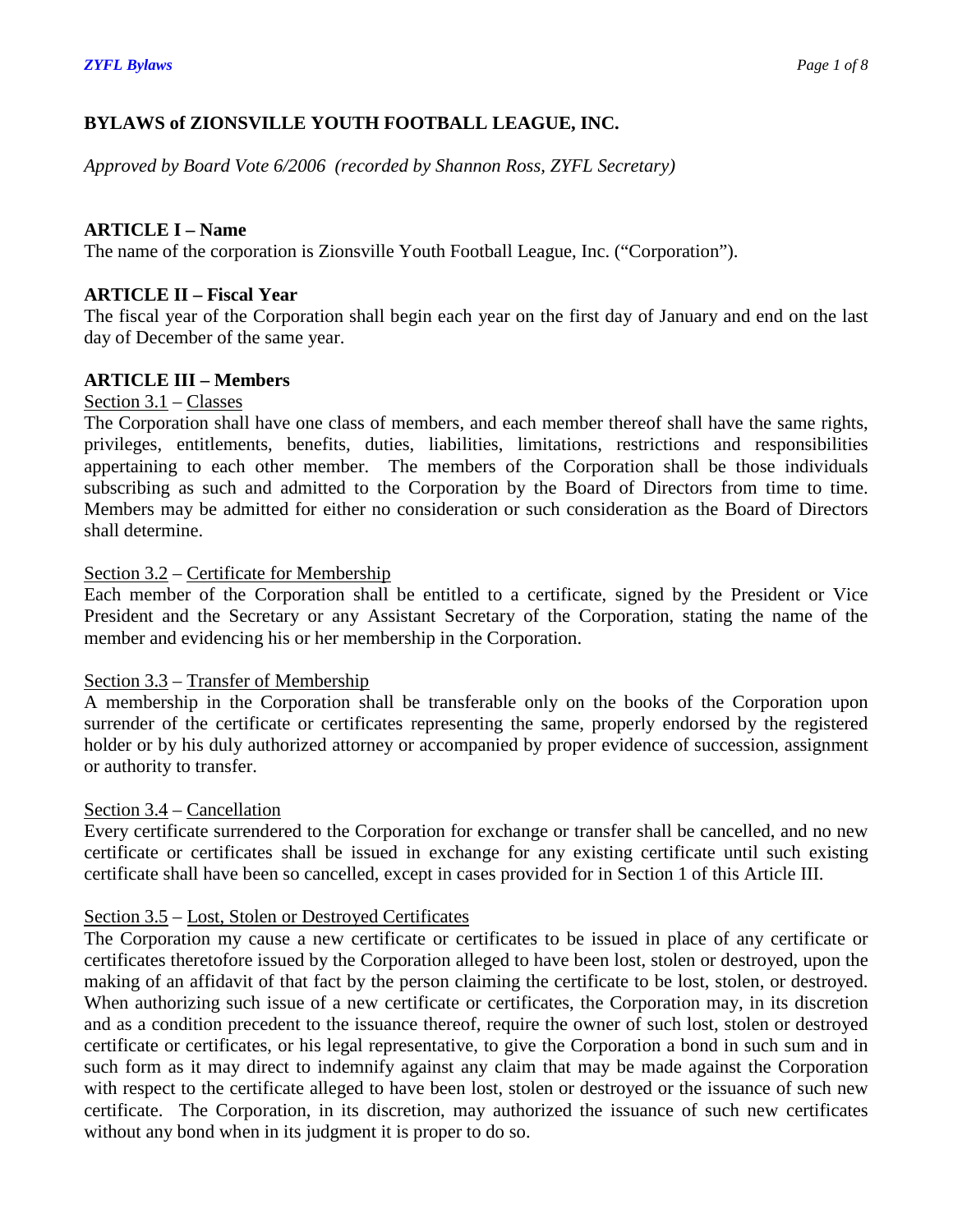#### Section 3.6 – Registered Members

The Corporation shall be entitled to recognize the exclusive right of a person registered on its books as a member, to vote as such member, except as otherwise provided by the laws of Indiana.

# **ARTICLE IV – Meetings of Members**

# Section 4.1 – Place of Meeting

Meetings of members of the Corporation shall be held at such place, within or without the State of Indiana, as may from time to time be designated by the Board of Directors, or as may be specified in the notices or waivers of notice of such meetings.

# Section 4.2 – Annual Meeting

The annual meeting of members for the election of Directors, and for the transaction of such other business as may properly come before the meeting, shall be held on such date as the Board of Directors shall determine by resolution, such date to be within six (6) months after the close of the fiscal year of the Corporation. Failure to hold the annual meeting at the designated time shall not work any forfeiture or a dissolution of the Corporation, and shall not affect otherwise valid corporate acts. Such annual meeting shall be held at the same time and place, and in conjunction with, the annual meeting of the Board of Directors.

# Section 4.3 – Special Meetings

Special meetings of the members, for any purpose or purposes, unless otherwise prescribed by the Indiana Nonprofit Corporation Act of 1991 ("Act") or by the Articles of Incorporation, may be called by the Board of Directors or the President and shall be called by the President or Secretary at the request in writing of not less than one-third of all members entitled by the Articles of Incorporation to vote on the business for which the meeting is being called.

# Section 4.4 – Notice of Meetings

A written or printed notice, stating the place, day and hour of the meeting, and in the case of a special meeting, or when required by any other provision of the Act, or the Articles of Incorporation, as now or hereafter amended, or these Bylaws, the purpose or purposes for which the meeting is called, shall be delivered or mailed by the Secretary, or by the officers or persons calling the meeting, to each member of record, at such address as appears upon the records of the Corporation, at least ten (10) days before the date of the meeting. Notice of any such meeting may be waived in writing by any member, if the waiver sets forth in reasonable detail the purpose or purposes for which the meeting is called, and the time and place thereof. Attendance at any meeting in person, or by proxy, shall constitute a waiver of notice of such meeting. Each member, who has in the manner above provided waived notice of a member's meeting, or who personally attends a members' meeting, or is represented thereat by a proxy authorized to appear by an instrument of proxy, shall be conclusively presumed to have been given due notice of such meeting. Notice of any adjourned meeting of members shall not be required to be given if the time and place thereof are announced at the meeting at which the adjournment is taken, except as may be expressly required by law.

# Section 4.5 – Addresses of Members

The address of any member appearing upon the records of the Corporation shall be deemed to be the latest address of such member appearing on the records maintained by the Secretary.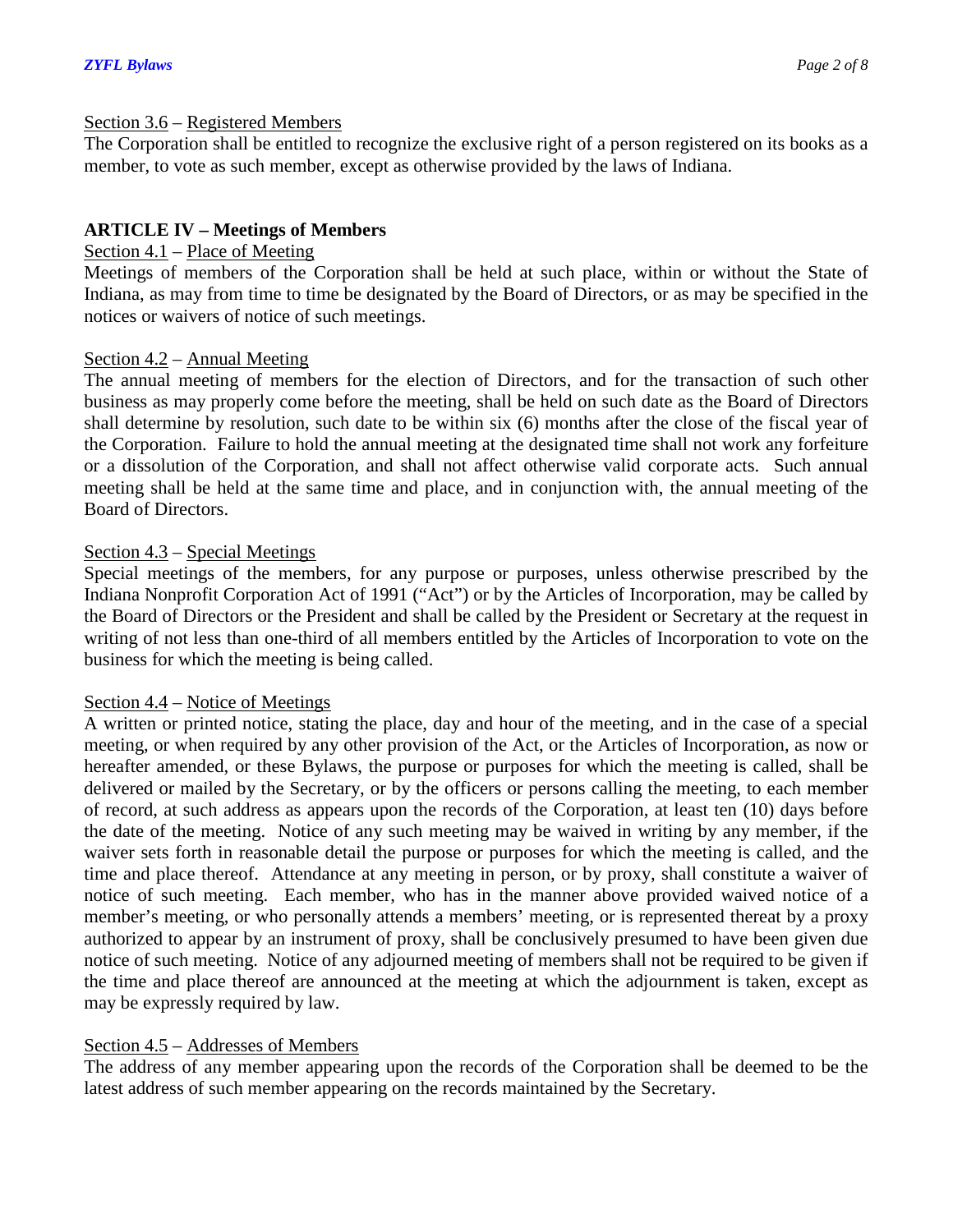# Section 4.6 – Voting at Meetings

# (a) Quorum

A majority of the members of the Corporation entitled to vote at such meeting, present in person and by proxy, shall constitute a quorum at all meetings of members for the transaction of business, except where otherwise provided by the Act, the Articles of Incorporation or these Bylaws. In the absence of a quorum, any officer entitled to preside at, or act as Secretary of, such meeting shall have the power to adjourn the meeting from time to time until a quorum shall be constituted. At any such adjourned meeting at which a quorum shall be present, any business may be transacted which might have been transacted at the original meeting, but only those members entitled to vote at the original meeting shall be entitled to vote at any adjournment or adjournments thereof unless a new record date is fixed by the Board of Directors for the adjourned meeting.

# (b) Voting Rights

Except as otherwise provided by the Act or by the provisions of the Articles of Incorporation, every member shall have the right at every members' meeting to one (1) vote on all matters coming before the meeting, including the election of Directors, provided that all of such members' dues and assessments established by the Board of Directors are paid in full at the time of such vote. At any meeting of the members, every member having the right to vote shall be entitled to vote in person, or by proxy executed in writing by the member or a duly authorized attorney-in-fact and bearing a date not more than eleven (11) months prior to its execution, unless a longer time is expressly provided therein.

# (c) Required Vote

When a quorum is present at any meeting, the vote of plurality of the members having voting power present in person or represented by proxy shall decide any question brought before such meeting, unless the question is one upon which, by express provision of the Act or of the Articles of Incorporation or by these Bylaws, a greater vote is required, in which case such express provision shall govern and control the decision of such question.

# Section 4.7 – Voting List

The Secretary of the Corporation shall make, at least five (5) days before each election of Directors, a complete list of the members entitled by the Articles of Incorporation, as now or hereafter amended, to vote at such election, arranged in alphabetical order, with their address, which list shall be on file at the principal office of the Corporation and subject to inspection by any member. Such list shall be produced and kept open at the time and place of election and subject to the inspection of any member during the holding of such election.

# Section 4.8 – Fixing of Record Date to Determine Members Entitled to Vote

The Board of Directors may prescribe a period not exceeding fifty (50) days prior to meetings of the members, during which no transfer of membership on the books of the Corporation may be made; or, in lieu of prohibiting the transfer of membership may fix a day and hour not more than fifty (50) days prior to the holding of any meeting of members as the time as of which members entitled to notice of, and to vote at, such meeting shall be determined, and all persons who are members of record at such time, and no others, shall be entitled to notice of, and to vote at, such meeting. In the absence of such a determination, such date shall be fourteen (14) days prior to the date of such meeting.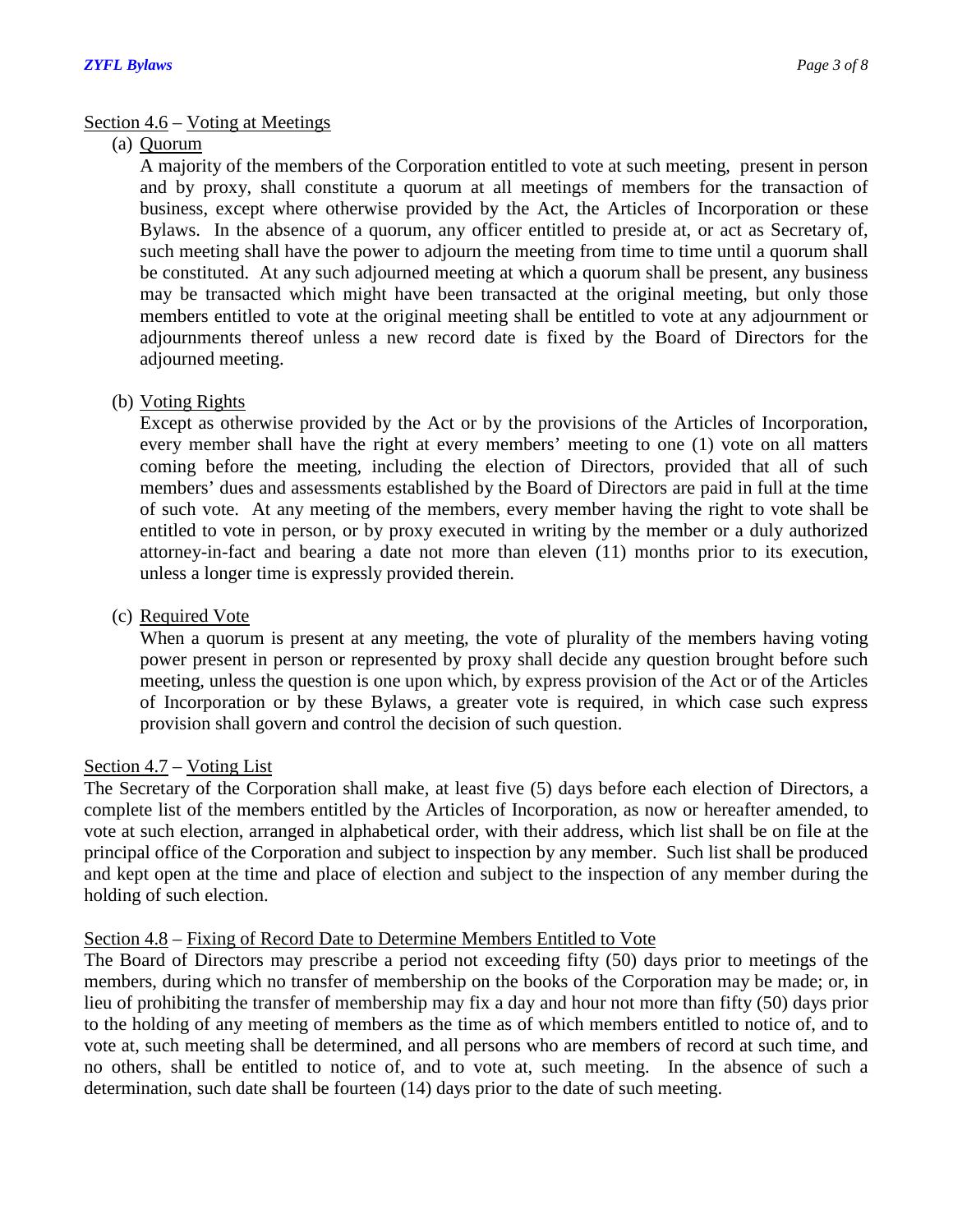### Section 4.9 – Action by Written Ballot

Action of the members may be taken by written ballot in accordance with the Indiana Nonprofit Corporation Act of 1991.

# **ARTICLE V – Board of Directors**

### Section 5.1 – Election, Number and Term of Office

Directors shall be elected at the annual meeting of members, or, if not so elected, at a special meeting of members called for that purpose, by the members entitled by the Articles of Incorporation to elect Directors. The Directors shall be elected for terms of one (1) year, except for the filing of vacancies on the Board as provided in Section 5.2 of this Article.

The number of Directors of the Corporation to be elected by the members entitled by the Articles of Incorporation to elect Directors shall be ten (10) unless changed by amendment of this section.

All Directors elected by the members, except in the case of earlier resignation, removal or death, shall hold office until their respective successors are chosen and qualified. Directors need not be members of the Corporation.

# Section 5.2 – Vacancies

Any vacancy on the Board of Directors caused by an increase in the number of Directors shall be filled by a vote of the members of the Corporation, until the next annual meeting of the members. No decrease in the number of Directors shall have the effect of shortening the term of any incumbent Director.

Any vacancy occurring in the Board of Directors caused by resignation, death or other incapacity shall be filled by a majority vote of the remaining members of the Board of Directors until the next annual meeting of the members. If the vote of the remaining members of the Board shall result in a tie, such vacancy, at the discretion of the Board of Directors, may be filled by vote of the members at a special meeting called for that purpose.

# Section 5.3 – Annual Meeting of Directors

The Board of Directors shall meet each year immediately after the annual meeting of the members, at the placed where such meeting of the members has been held either within or without the State of Indiana, for the purpose of election of officers and consideration of any other business that may properly come before the meeting. No notice of any kind to either old or new members of the Board of Directors for such annual meeting shall be necessary.

#### Section 5.4 – Regular Meetings

Regular meetings of the Board of Directors shall be held at such times and places, either within or without the State of Indiana, as may be fixed by the Directors. Such regular meetings of the Board of Directors may be held without notice or upon such notice as may be fixed by the Directors.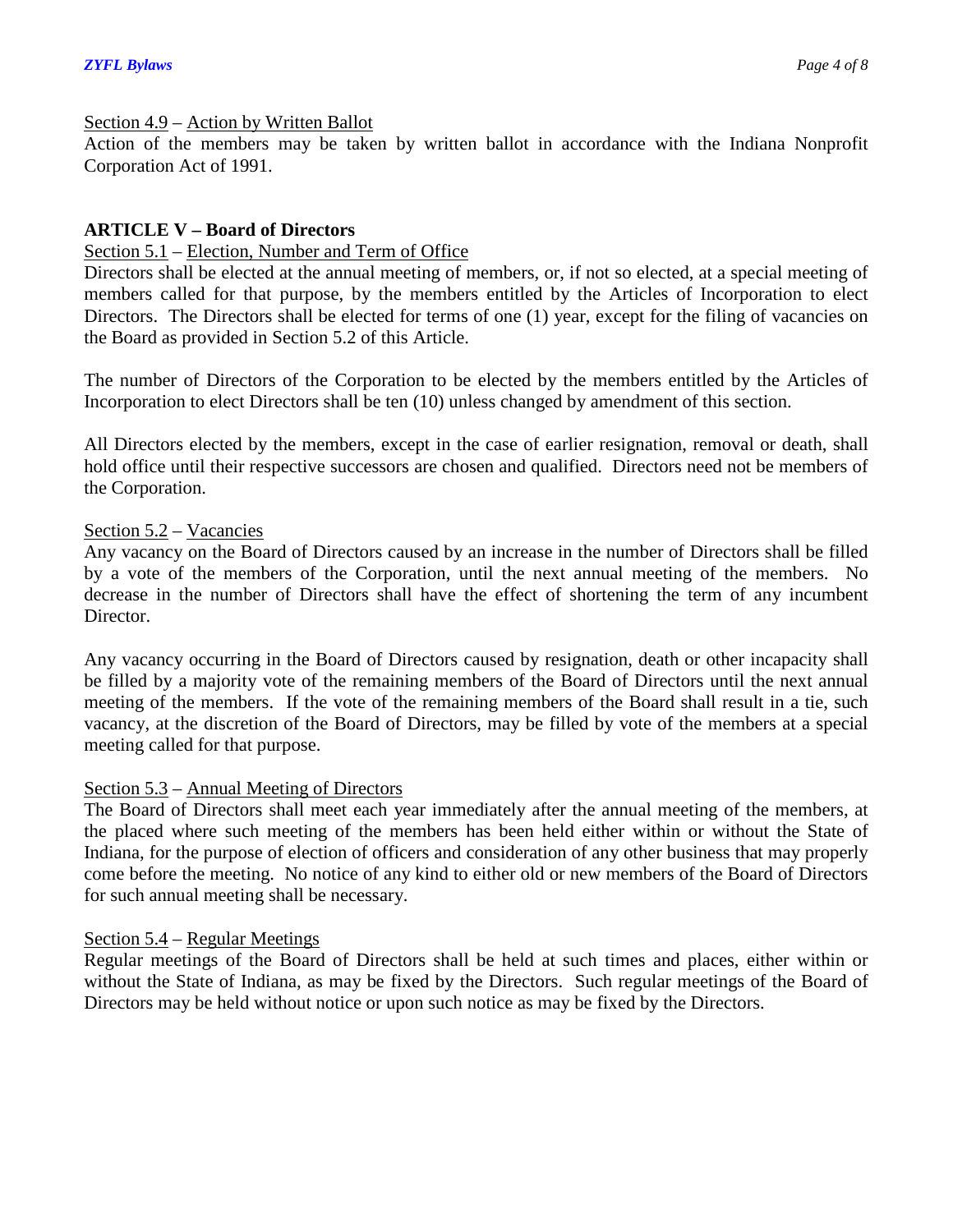#### Section 5.5 – Special Meetings

Special meetings of the Board of Directors may be called by the Chairman of the Board, the President, or by not less than on-third of the members of the Board of Directors. Notice of the time and place, either within or without the State of Indiana, of a special meeting shall be served upon, telephoned, telegraphed or cabled to each Director at his or her usual place of business or residence at least fortyeight (48) hours prior to the time of the meeting. Directors, in lieu of such notice, may sign a written waiver of notice either before the time of the meeting, at the meeting or after the meeting. Attendance by a Director in person at any such special meeting shall constitute a waiver of notice.

# Section 5.6 – Quorum

A majority of the actual number of Directors in office immediately before a meeting begins, shall be necessary to constitute a quorum for the transaction of any business except the filing of vacancies, and the act of a majority of the Directors present at the meeting, at which a quorum is present, shall be the act of the Board of Directors, unless the act of a greater number is required by the Act, by the Articles of Incorporation, or by these Bylaws. For the filing of vacancies by the Board of Directors, a majority of the Directors then holding office shall be necessary to constitute a quorum.

# Section 5.7 – Participation in Meetings

A Director, who is present at a meeting of the Board of Directors at which action on any corporate matter is taken, shall be conclusively presumed to have assented to the action taken, unless (a) his dissent shall be affirmatively stated by him at and before the adjournment of such meeting (in which event the fact of such dissent shall be entered by the secretary of the meeting in the minutes of the meeting), or (b) he shall forward such dissent by registered mail to the Secretary of the Corporation immediately after the adjournment of the meeting. The right of dissent provided for by either clause (a) or clause (b) of the immediately preceding sentence shall not be available, in respect of any matter acted upon at any meeting, to a Director who voted at the meeting in favor of such matter and did not change his vote prior to the time that the result of the vote on such matter was announced by the chairman of such meeting.

# Section 5.8 – Meeting Participation by Conference Telephone

Members of the Board of Directors or any committee thereof may participate in any meeting to which he or she is entitled to attend, in person or by means of conference telephone or similar communications equipment by which all persons participating in the meeting can communicate with each other. Participation by these means will constitute presence in person at the meeting.

# Section 5.9 – Removal of Directors

Unless otherwise provided in the Articles of Incorporation, any or all members of the Board of Directors may be removed, with or without cause, at a meeting of members called expressly for that purpose by a vote of not less than a majority of the members entitled to vote at the election of Directors.

# **ARTICLE VI – Officers**

# Section 6.1 – Principal Officers

The officers of the Corporation shall be a President, a Treasurer, a Secretary, Vice President and such assistant officers as may be determined from time to time by the Board of Directors. The same individual may simultaneously hold more than one (1) office of the Corporation.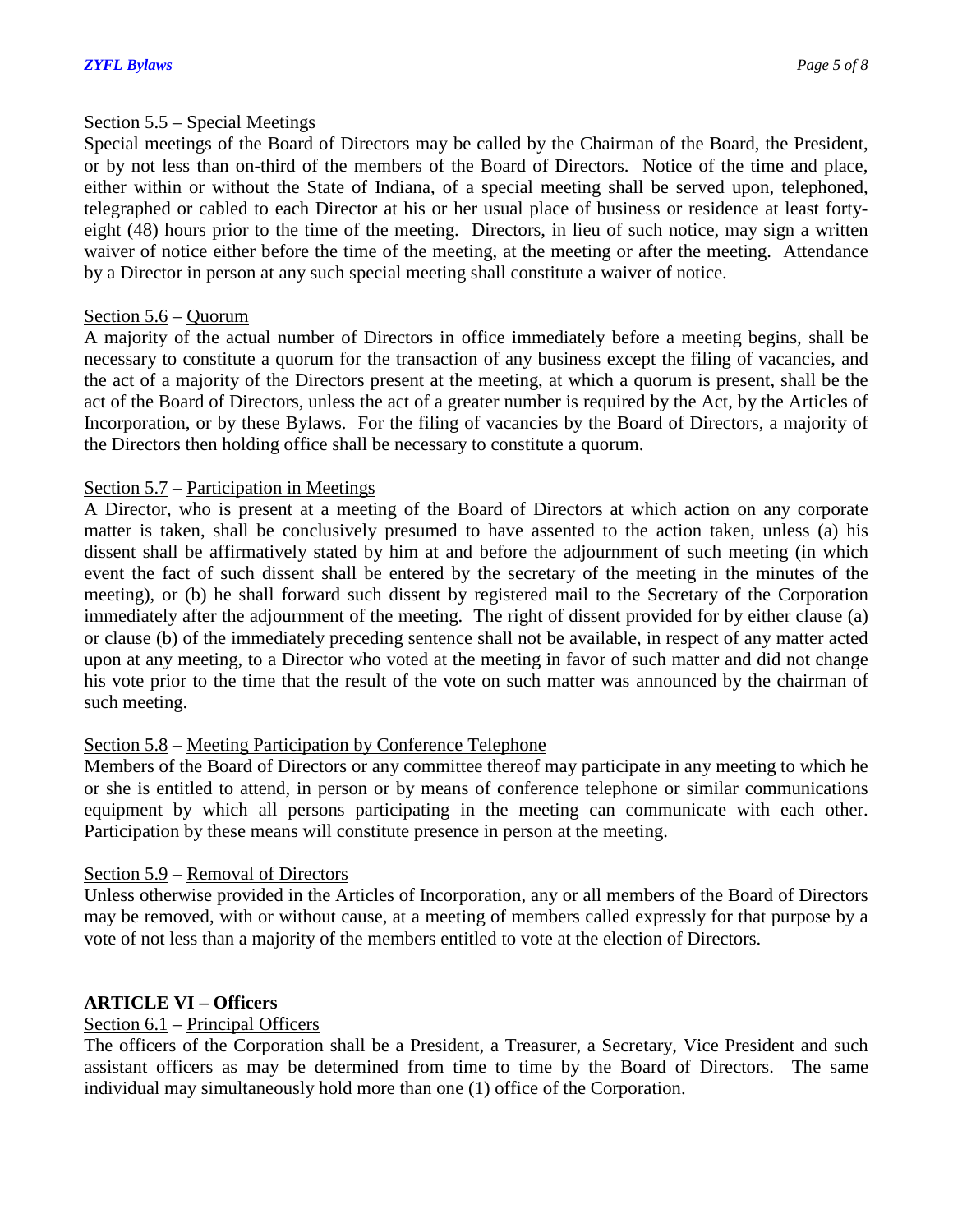#### Section 6.2 – Election and Term of Office

The officers of the Corporation shall be chosen annually by the Board of Directors at the annual meeting thereof. Each such officer shall hold office until his or her successor shall have been duly chosen and qualified, or until his or her death, or until such officer shall resign, or shall have been removed in the manner hereinafter provided.

### Section 6.3 – Removal

Any officer may be removed, either with or without cause, at any time, by resolution adopted at any meeting of the Board of Directors by a majority of the actual number of Directors elected and qualified from time to time.

#### Section 6.4 – Subordinate Officers

The Corporation may have one or more assistant officers who shall have such powers and duties as the officers whom they are elected to assist shall specify and delegate to them and such other powers and duties as the Board of Directors may prescribe. An Assistant Secretary may, in the event of the absence of the Secretary, attest the execution of all documents by the Corporation.

#### Section 6.5 – Vacancies

Any vacancy in any office for any cause may be filled for the unexpired portion of the term in the manner prescribed in these Bylaws for election of appointment to such office for such term.

#### Section 6.6 – President

The President shall be chosen from among the Directors and shall have all such powers and duties as, from time to time, may be assigned to him by the Board of Directors.

#### Section 6.7 – Vice President

The Vice President shall, in the absence of disability of the President, perform the duties and exercise the powers of the President. The Vice President shall perform such other duties and have such other powers as the Board of Directors may from time to time assign.

#### Section 6.8 – Treasurer

The Treasurer shall have charge and custody of, and be responsible for, all funds and securities of the Corporation and shall deposit all such funds in the name of the Corporation in such banks or other depositories as shall be selected by the Board of Directors. He shall upon request exhibit at all reasonable times his books of account and records to any of the Directors of the Corporation during business hours at the office of the Corporation where such books and records shall be kept; shall render upon request by the Board of Directors a statement of the condition of the finances of the Corporation at any meeting of the Board of Directors or at the annual meeting of the members; shall receive, and give receipt for, monies due and payable to the Corporation from any source whatsoever; and in general, shall perform all duties incident to the office of Treasurer and such other duties as from time to time may be assigned to him by the President of the Board of Directors.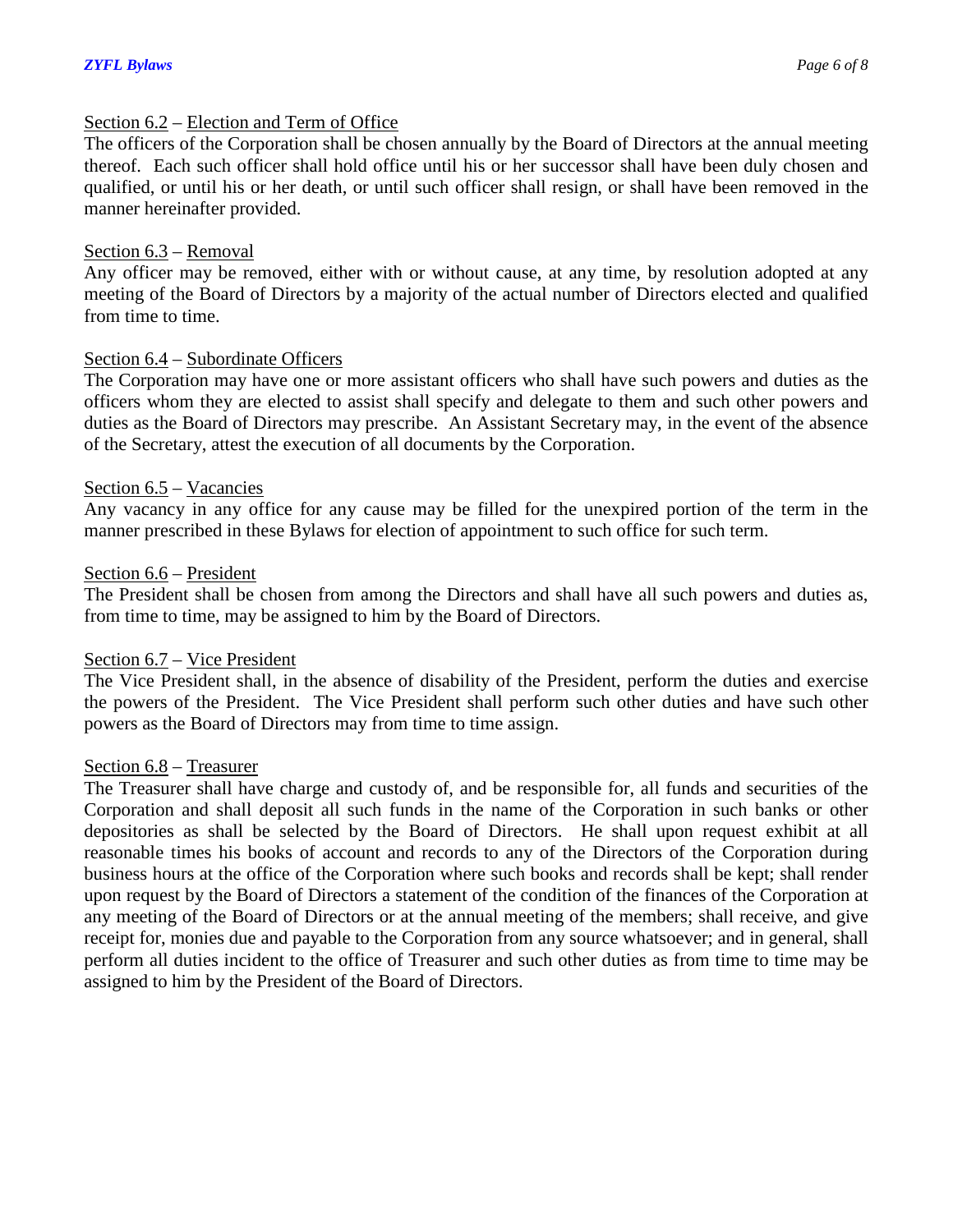### Section 6.9 – Secretary

The Secretary shall keep or cause to be kept in the books provided for that purpose the minutes of the meetings of the members and of the Board of Directors; shall duly give and serve all notices required to be given in accordance with the provisions of these Bylaws and by the Act; shall be custodian of the records and of the seal of the Corporation and see that the seal is affixed to all documents, the execution of which on behalf of the Corporation under its seal is duly authorized in accordance with the provisions of these Bylaws; and, in general, shall perform all duties incident to the office of Secretary and such other duties as may, from time to time, be assigned to him or her by the President or the Board of Directors.

# **ARTICLE VII – Committees**

# Section 7.1 – Standing and Special Committees

The President shall, with the approval of the Board of Directors, appoint such Standing or Special Committees of such size as the President or Board of Directors may deem necessary to properly carry on the activities and effect the purposes of the Corporation. Such Committees shall perform as the President or the Board of Directors may direct.

# **ARTICLE VIII – Corporate Indemnification**

# Section 8.1 – Indemnification

To the extent not inconsistent with the law of the State of Indiana, every person (and the heirs and personal representatives of such person) who is or was a Director or Officer of the Corporation shall be indemnified by the Corporation as provided in the Act.

# **ARTICLE IX – Miscellaneous**

# Section 9.1 – Execution of Contracts and Other Documents

Unless otherwise authorized or directed by the Board of Directors, all written contracts and other documents entered into by the Corporation shall be executed on behalf of the Corporation by the President or a Vice President, and, if required, attested by the Secretary or an Assistant Secretary.

# **ARTICLE X – Amendments**

The power to make, alter, amend, or repeal these Bylaws is vested in the Board of Directors, but the affirmative vote of a majority of the actual number of Directors elected and qualified, from time to time, shall be necessary to effect any alteration, amendment or repeal of these Bylaws. Notice of a meeting of Directors at which an amendment is to be approved must state that the purpose of the meeting is to consider a proposed amendment to the Bylaws and contain or be accompanied by a copy or summary of the amendment or state the general nature of the amendment.

# **ARTICLE XI – Purpose**

The Corporation is organized exclusively for the purpose of fostering education and sportsmanship through football within the meaning of Section 501(c)3 of the Internal Revenue Code, or corresponding section of any future federal tax code.